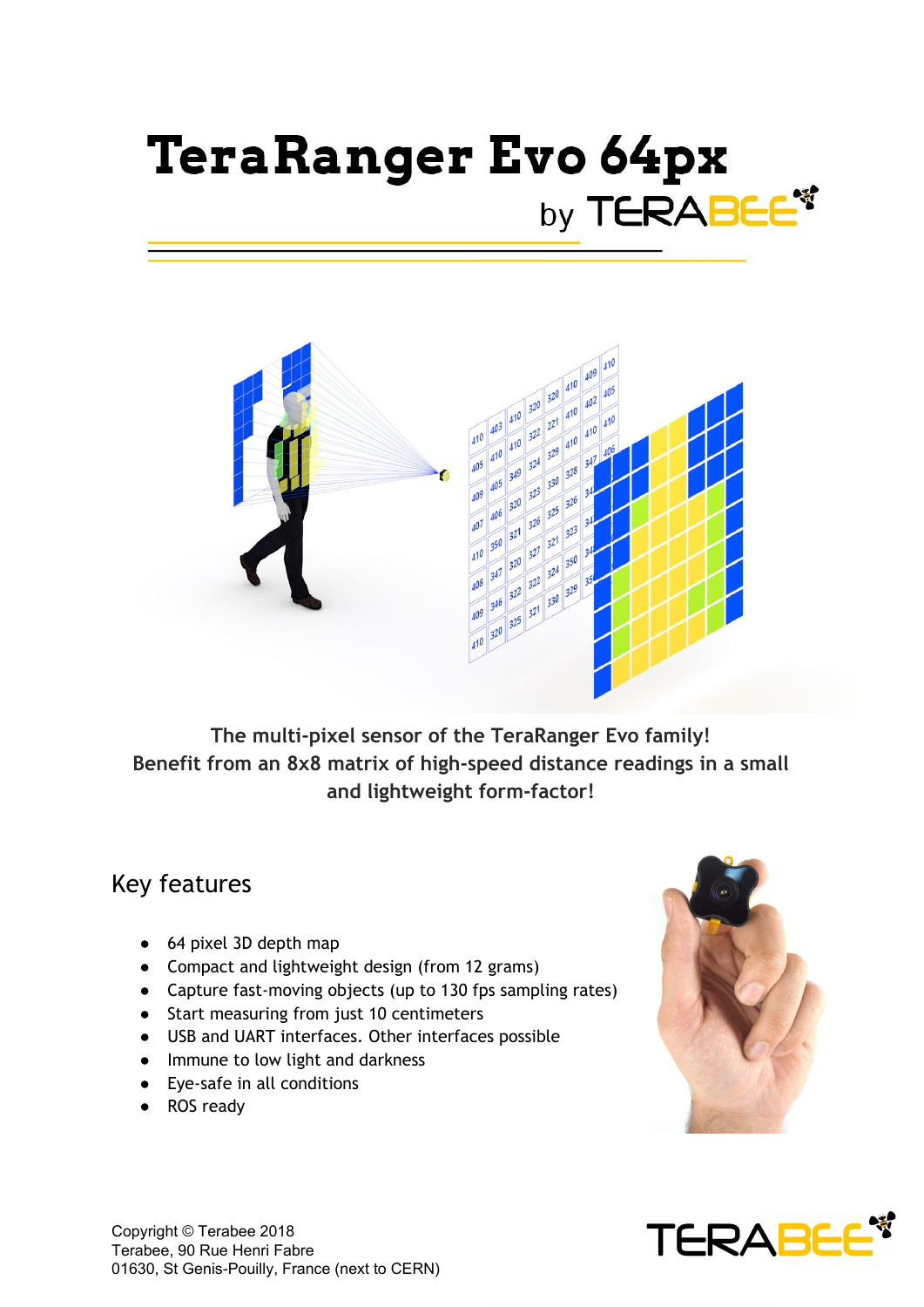## Technical Specifications

|                           | <b>TeraRanger Evo 64px</b>                                      |                                    |
|---------------------------|-----------------------------------------------------------------|------------------------------------|
| Principle:                | Infrared Time-of-Flight (ToF)                                   |                                    |
| <b>Resolution:</b>        | 64 pixels (8x8 matrix)                                          |                                    |
| Operating mode:           | Close-range                                                     | Fast                               |
| <b>Range:</b>             | $*0.1m$ up to 5m                                                | $*0.5m$ up to $5m$                 |
| Update rate:              | *up to 80 fps                                                   | *up to 130 fps                     |
| Output resolution:        | 0.5cm                                                           |                                    |
| Accuracy:                 | $+/-$ 5cm 0.1m to 1m<br>$+/- 10cm$ 1m to 3m<br>$+/- 15cm > 3m+$ | $+/- 10cm < 3m$<br>$+/- 15cm > 3m$ |
| <b>Field of view:</b>     | 15 <sup>°</sup>                                                 |                                    |
| Supply voltage:           | 5V DC ±5%                                                       |                                    |
| Supply current (min-max): | $80mA - 250mA$                                                  |                                    |
| Interfaces:               | USB 2.0 Micro-B                                                 |                                    |
|                           | UART, +3.3V level, 3 Mbaud                                      |                                    |
| <b>Connectors:</b>        | Single 9 pin Hirose DF13 (UART Backboard)                       |                                    |
|                           | Micro USB (USB Backboard)                                       |                                    |
| Weight:                   | $12g$ (sensor) + 3g (backboard)                                 |                                    |
| Dimensions:               | Approx. 29x29x22mm (sensor + backboard)                         |                                    |
| Eye safety:               | Yes (IEC 62471:2006 certified)                                  |                                    |

\**Specifications are derived from tests in controlled indoor conditions. Please be advised that performance outdoors can be reduced. Sunlight, low reflectivity targets (such as grass) and other variables will affect sensor performance, including maximum range, frame rate and accuracy.*

### Compact design



**The TeraRanger Evo 64px can be purchased via our online store <https://www.terabee.com/portfolio-item/teraranger-evo-64px-multi-pixel-sensor/>**